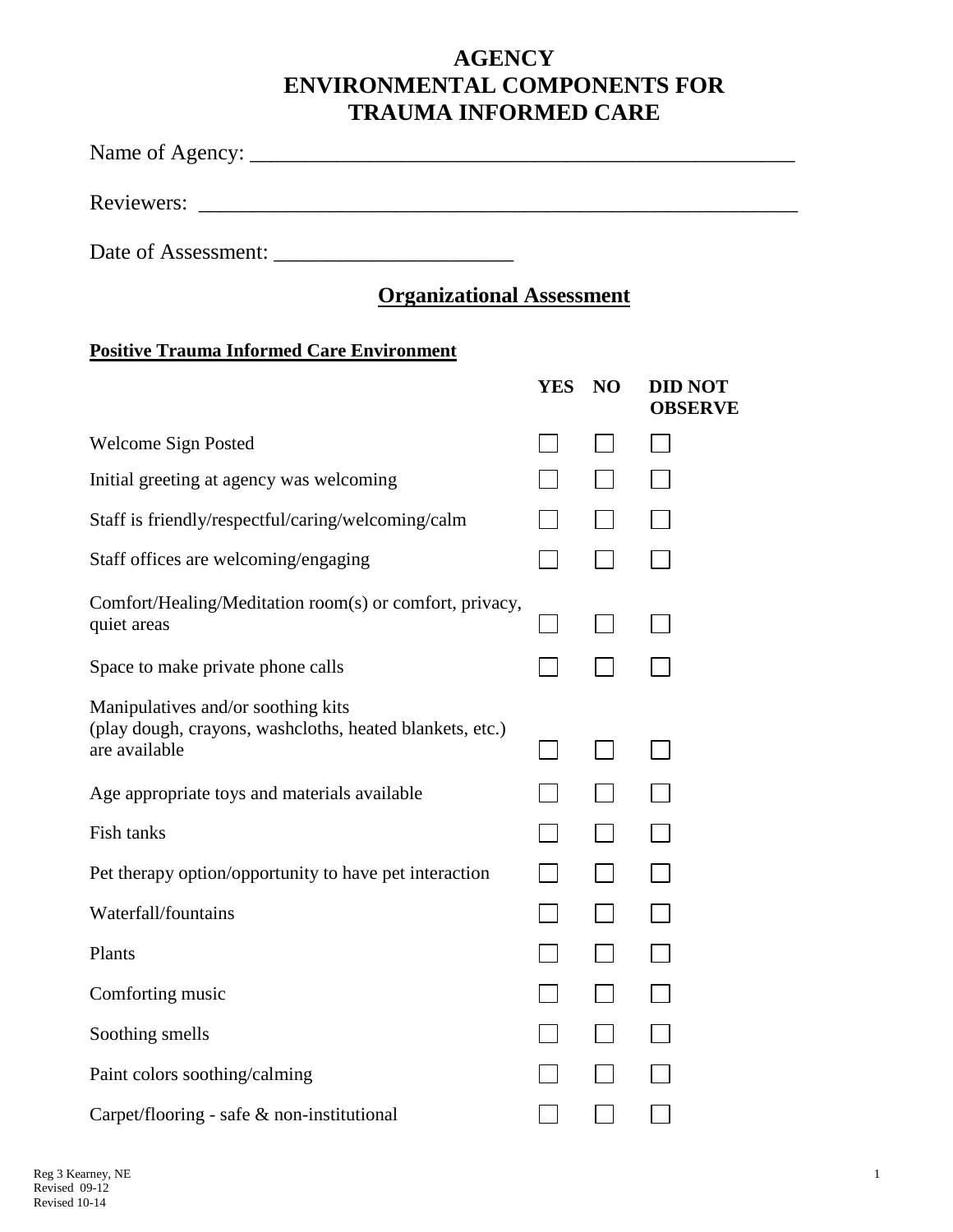|                                                                                                                                         | <b>YES</b> | N <sub>O</sub> | <b>DID NOT</b><br><b>OBSERVE</b> |
|-----------------------------------------------------------------------------------------------------------------------------------------|------------|----------------|----------------------------------|
| Lighting is soothing/calming<br>(non-institutional/not fluorescent lighting)                                                            |            |                |                                  |
| Natural lighting                                                                                                                        |            |                |                                  |
| Operating hours are consumer-friendly                                                                                                   |            |                |                                  |
| Artwork is:<br>Empowering, hopeful, recovery-focused                                                                                    |            |                |                                  |
| Culturally diverse                                                                                                                      |            |                |                                  |
| Done by consumers                                                                                                                       |            |                |                                  |
| Soothing/calming                                                                                                                        |            |                |                                  |
| Consumer accomplishments posted/celebrated                                                                                              |            |                |                                  |
| Clear, concise, positive signage                                                                                                        |            |                |                                  |
| Spanish signage                                                                                                                         |            |                |                                  |
| Consumers screened/assessed for trauma                                                                                                  |            |                |                                  |
| Consumer referred to trauma services/referral                                                                                           |            |                |                                  |
| "Consumer Rights" (includes 'Trauma Rights)<br>are posted several places, clearly visible<br>and consumers are informed of their rights |            |                |                                  |
| Consumers/Families are educated about treatment<br>and diagnosis                                                                        |            |                |                                  |
| Consumers are kept informed about any changes<br>in the day's agenda                                                                    |            |                |                                  |
| Trauma/Stress Reduction/Wellness/Recovery<br>materials available                                                                        |            |                |                                  |
| English/Spanish reading materials available<br>in reception area                                                                        |            |                |                                  |
| Veteran Program materials in reception area                                                                                             |            |                |                                  |
| Gender specific reading materials are available                                                                                         |            |                |                                  |
| Conference rooms/offices are sound proof for<br>confidentiality                                                                         |            |                |                                  |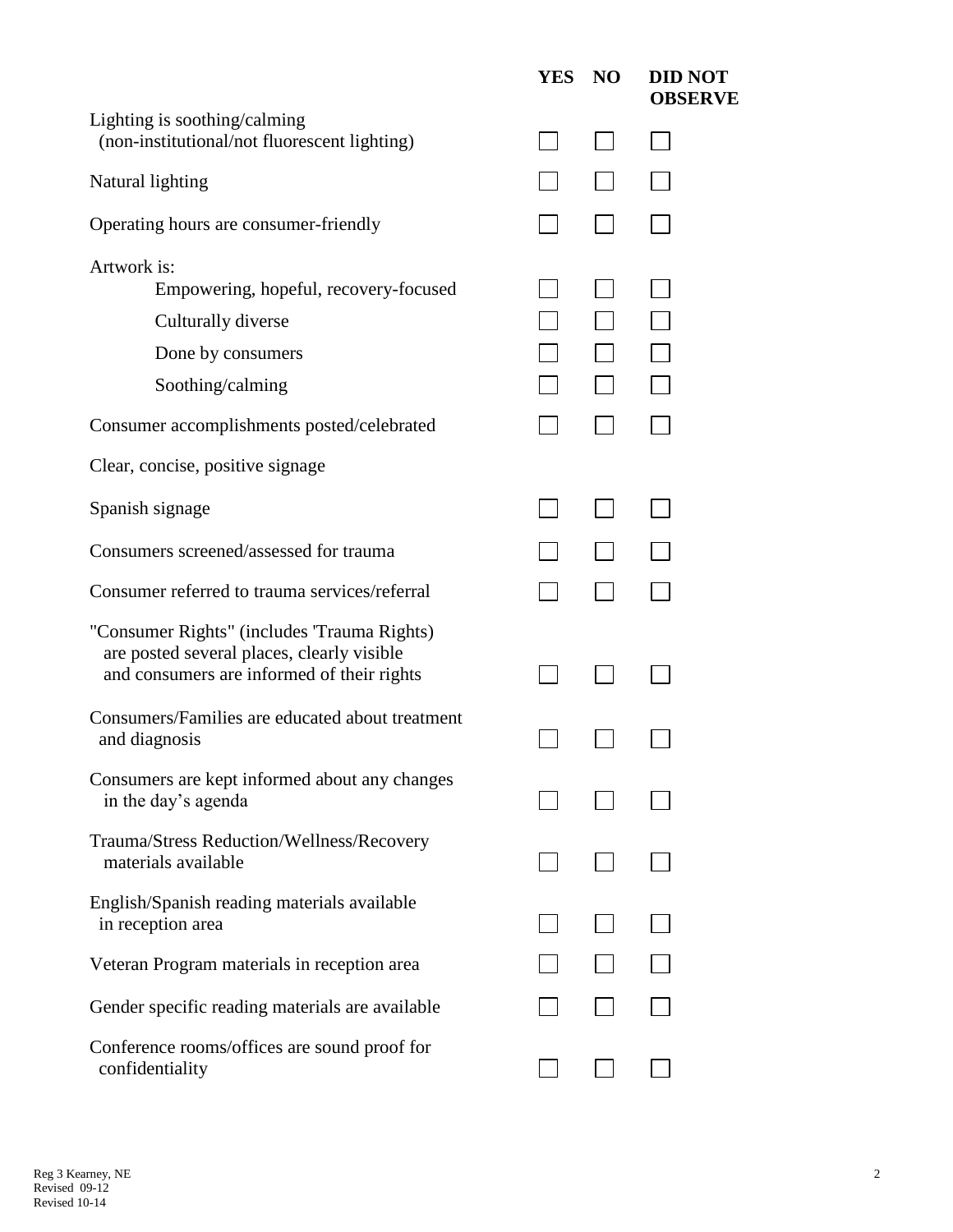|                                                                                                                        | <b>YES</b> | N <sub>O</sub> | <b>DID NOT</b><br><b>OBSERVE</b> |
|------------------------------------------------------------------------------------------------------------------------|------------|----------------|----------------------------------|
| Assistance to complete paperwork and/or surveys<br>is provided if needed (reading level, audio tapes)                  |            |                |                                  |
| Consumers are encouraged to provide feedback<br>(or surveys) on services/experiences,<br>Grievance Policy is explained |            |                |                                  |
| Consumers are encouraged to provide<br>immediate feedback                                                              |            |                |                                  |
| Seating allows for personal space                                                                                      |            |                |                                  |
| Opportunity for consumers to complete forms<br>ahead of appointment/forms available on-line                            |            |                |                                  |
| If there is a smoking area, it is safe and<br>15-20 feet away from the building                                        |            |                |                                  |
| Non-caffeine drinks or water offered to consumers                                                                      |            |                |                                  |
| Physical environment shows evidence of on-going<br>attention to safe practices                                         |            |                |                                  |
| Designated/adequate consumer parking                                                                                   |            |                |                                  |
| Parking lot is safe with lights                                                                                        |            |                |                                  |
| Bike racks available                                                                                                   |            |                |                                  |
| Office location is safe                                                                                                |            |                |                                  |
| Agency Employed Peer Support and<br><b>Wellness Specialist</b>                                                         |            |                |                                  |
| Age appropriate recreational games, crafts, sports<br>equipment, leisure activities available                          |            |                |                                  |
| On-going staff Trauma Informed Care training is<br>offered (including re-traumatization)                               |            |                |                                  |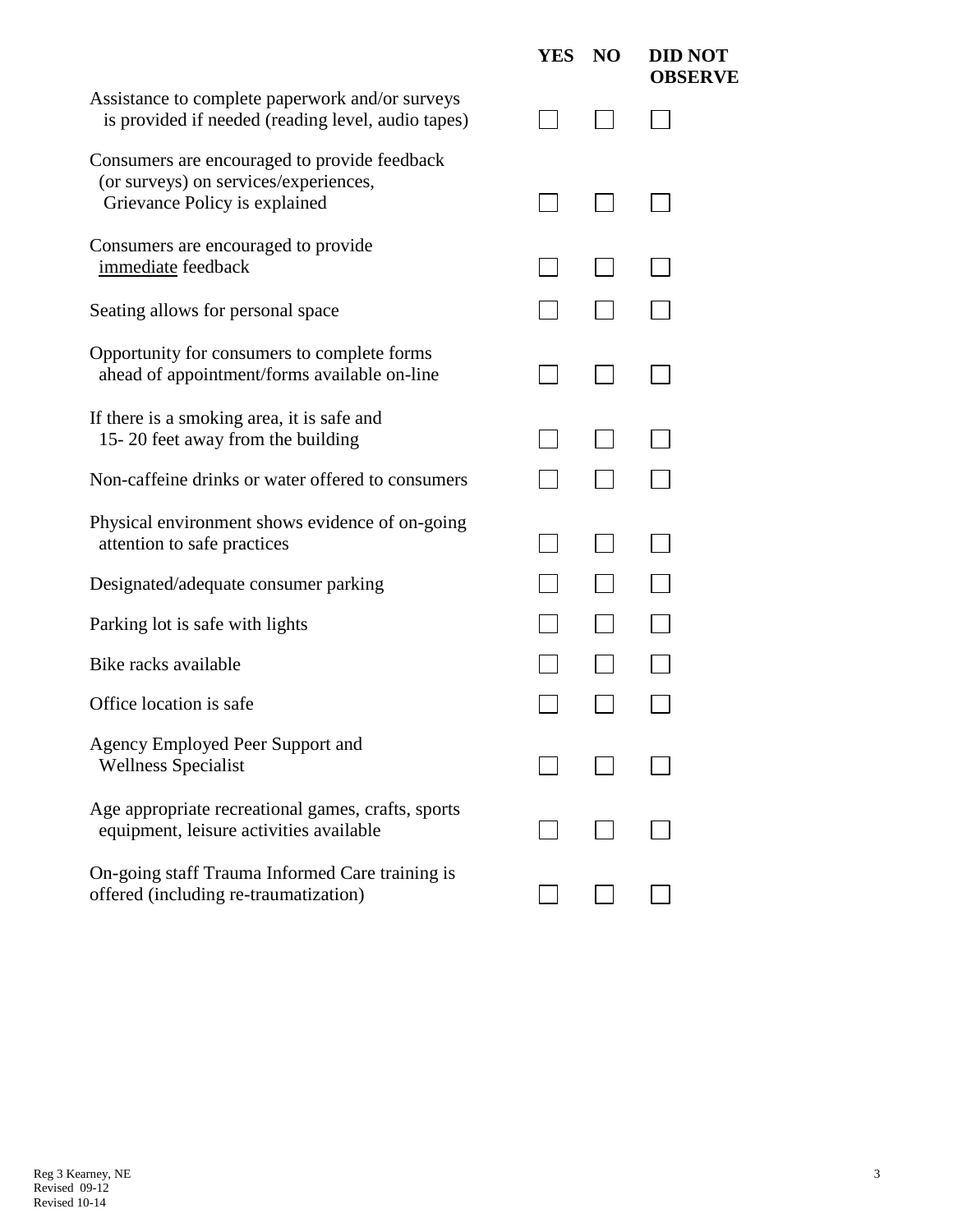**Non-Trauma Informed Care Environment** ("No's" are a positive observation)

|                                                                                                                | <b>YES</b> | N <sub>O</sub> | <b>DID NOT</b><br><b>OBSERVE</b> |
|----------------------------------------------------------------------------------------------------------------|------------|----------------|----------------------------------|
| Staff using first/last names to identify consumers                                                             |            |                |                                  |
| Staff dress (uniforms, identification)                                                                         |            |                |                                  |
| Staff not welcoming/friendly                                                                                   |            |                |                                  |
| Security guards and procedures                                                                                 |            |                |                                  |
| Special staff parking                                                                                          |            |                |                                  |
| Staff talk with consumers behind a desk and/or<br>completing paperwork on computer without<br>facing consumers |            |                |                                  |
| Consumers kept waiting                                                                                         |            |                |                                  |
| Signage (list of do's, don'ts, no's, rules,<br>language of oppression, we/they language)                       |            |                |                                  |
| Glass bubble/wall/glass separating<br>consumers from registration/admission area                               |            |                |                                  |
| Uncomfortable furniture                                                                                        |            |                |                                  |
| Chairs or couches that don't allow<br>for personal space (group rooms are crowded)                             |            |                |                                  |
| Chairs with arms only                                                                                          |            |                |                                  |
| Paneled wood                                                                                                   |            |                |                                  |
| Separate bathrooms for staff and consumers                                                                     |            |                |                                  |
| Smoking area located right outside the entrance door                                                           |            |                |                                  |
| Noisy/chaotic environment                                                                                      |            |                |                                  |
| Damaged walls                                                                                                  |            |                |                                  |
| Dirty facility                                                                                                 |            |                |                                  |
| Slamming doors                                                                                                 |            |                |                                  |
| Loud intercom systems                                                                                          |            |                |                                  |
| Offices are not inviting/closed doors                                                                          |            |                |                                  |
| Cubicles                                                                                                       |            |                |                                  |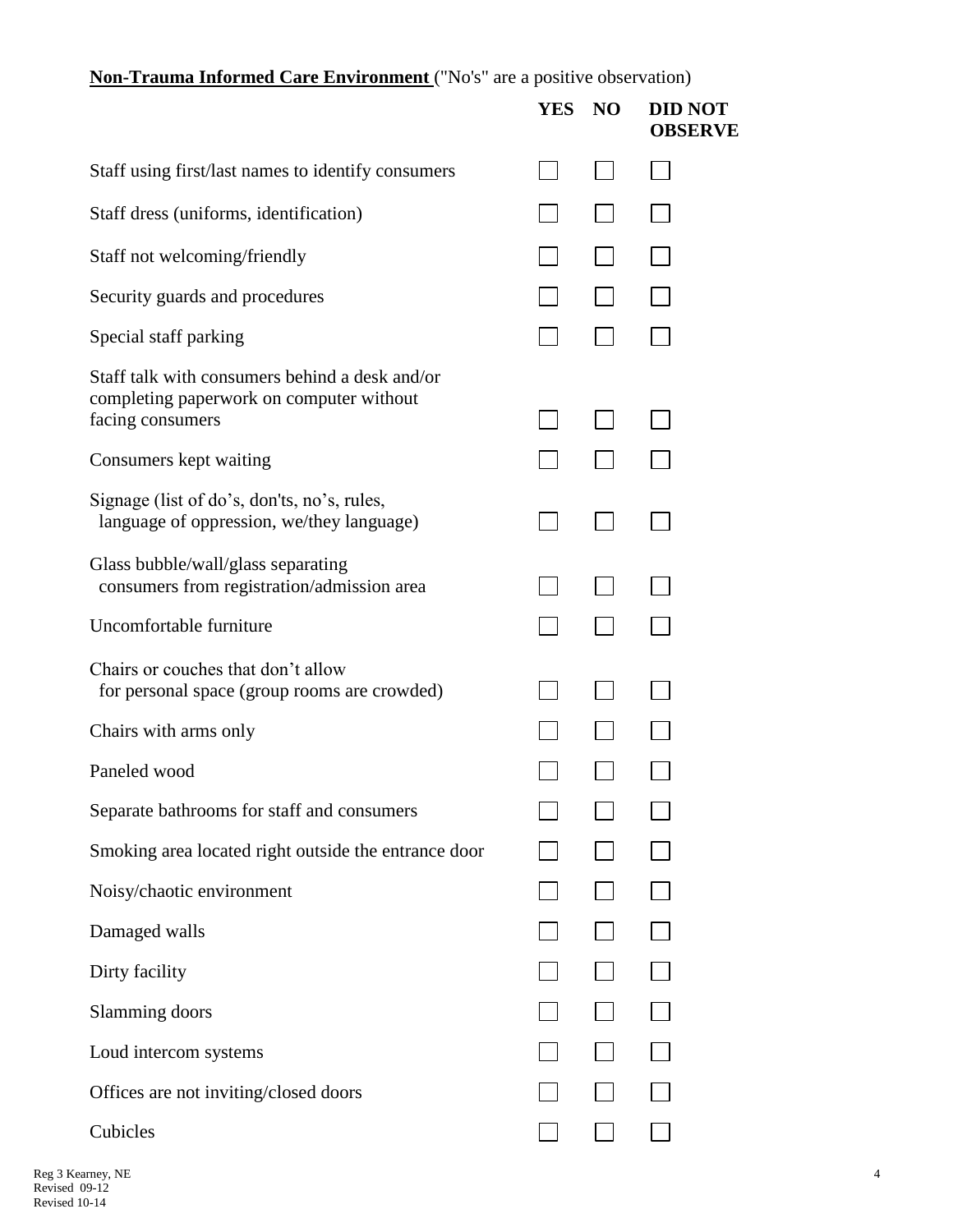|                                                                                                                                                                                                                                                                                                                                                                                                               |        | YES NO |  | <b>DID NOT</b> |  |  |  |
|---------------------------------------------------------------------------------------------------------------------------------------------------------------------------------------------------------------------------------------------------------------------------------------------------------------------------------------------------------------------------------------------------------------|--------|--------|--|----------------|--|--|--|
| Religious materials available in reception area                                                                                                                                                                                                                                                                                                                                                               |        |        |  | <b>OBSERVE</b> |  |  |  |
| Religious themes in offices                                                                                                                                                                                                                                                                                                                                                                                   |        |        |  |                |  |  |  |
|                                                                                                                                                                                                                                                                                                                                                                                                               | Other: |        |  |                |  |  |  |
| <b>Overall Comments:</b>                                                                                                                                                                                                                                                                                                                                                                                      |        |        |  |                |  |  |  |
| What you liked about the environment?                                                                                                                                                                                                                                                                                                                                                                         |        |        |  |                |  |  |  |
| What you didn't like about the environment?                                                                                                                                                                                                                                                                                                                                                                   |        |        |  |                |  |  |  |
| Date: $\frac{1}{\sqrt{1-\frac{1}{2}}\sqrt{1-\frac{1}{2}}\sqrt{1-\frac{1}{2}}\sqrt{1-\frac{1}{2}}\sqrt{1-\frac{1}{2}}\sqrt{1-\frac{1}{2}}\sqrt{1-\frac{1}{2}}\sqrt{1-\frac{1}{2}}\sqrt{1-\frac{1}{2}}\sqrt{1-\frac{1}{2}}\sqrt{1-\frac{1}{2}}\sqrt{1-\frac{1}{2}}\sqrt{1-\frac{1}{2}}\sqrt{1-\frac{1}{2}}\sqrt{1-\frac{1}{2}}\sqrt{1-\frac{1}{2}}\sqrt{1-\frac{1}{2}}\sqrt{1-\frac{1}{2}}\sqrt{1-\frac{1}{2}}$ |        |        |  |                |  |  |  |
|                                                                                                                                                                                                                                                                                                                                                                                                               |        |        |  | (Agency Staff) |  |  |  |

Please provide Agency Staff with a copy of the Trauma Informed Environmental Scan.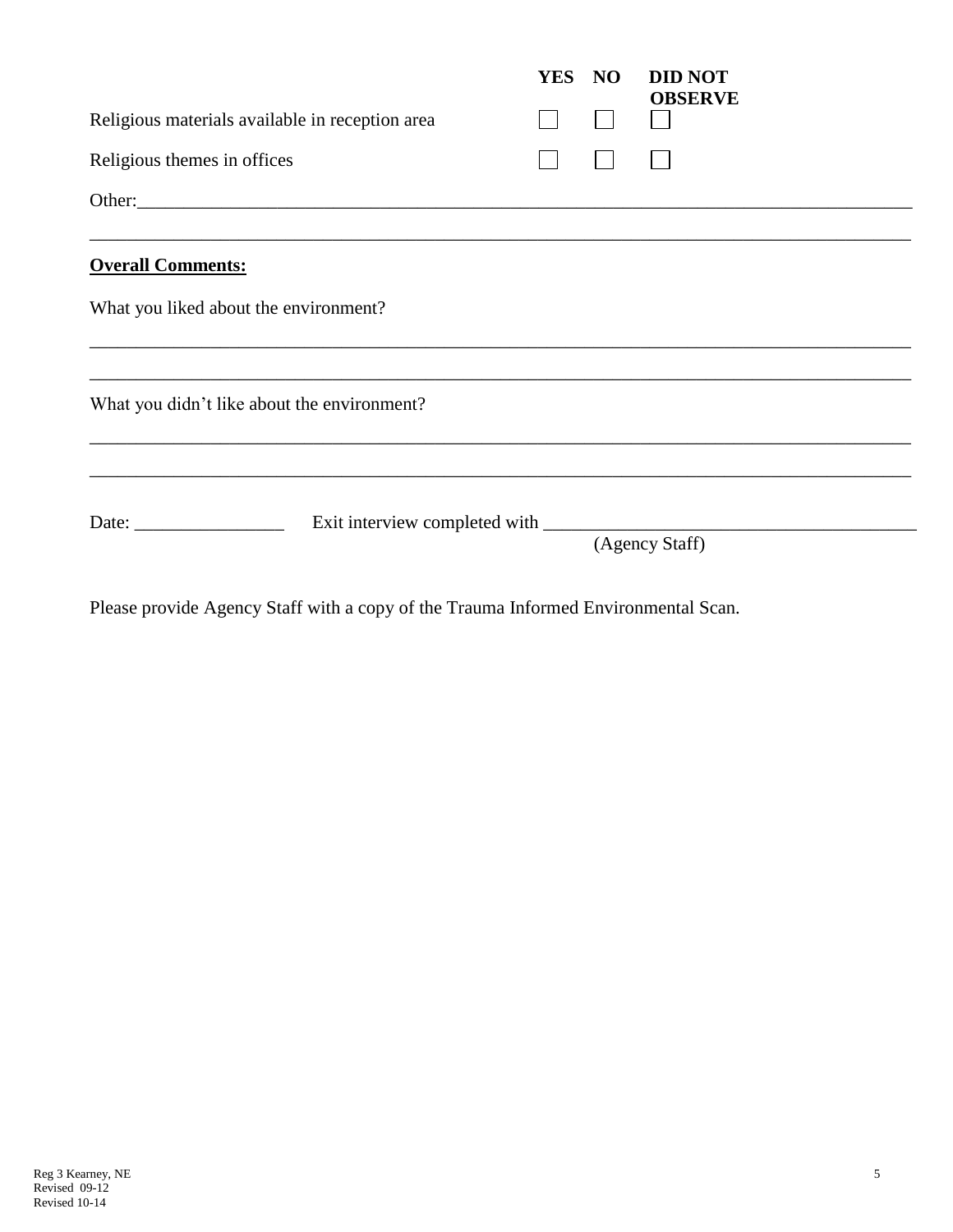**Residential Settings** (Please also complete this portion if facility is a Residential Setting)

|                                                                                                                                 | YES | N <sub>O</sub> | <b>DID NOT</b><br><b>OBSERVE</b> |
|---------------------------------------------------------------------------------------------------------------------------------|-----|----------------|----------------------------------|
| Staff and consumers are interactive (not separated)                                                                             |     |                |                                  |
| Space available for staff and consumers to<br>talk privately                                                                    |     |                |                                  |
| Staff/consumer name tags are similar                                                                                            |     |                |                                  |
| Consumers are welcoming and friendly                                                                                            |     |                |                                  |
| Rules are rigid and not age appropriate                                                                                         |     |                |                                  |
| Accessibility for privacy                                                                                                       |     |                |                                  |
| Seclusion and restraint practices                                                                                               |     |                |                                  |
| Clear boundaries between men and women<br>(if mixed gender program)                                                             |     |                |                                  |
| Ability to move bed where it feels safe                                                                                         |     |                |                                  |
| Consumers can personalize their rooms<br>(photographs of loved ones)                                                            |     |                |                                  |
| Consumers are given considerations to feel safe,<br>(e.g. CD player for calming music, reading light<br>after lights out, etc.) |     |                |                                  |
| If smoke free campus -<br>(smoking cessation, patches offered)                                                                  |     |                |                                  |
| Outside seating available                                                                                                       |     |                |                                  |
| Accessibility to nature (green spaces,<br>flower/vegetable garden, trees, birdbath,<br>bird feeders, fish pond)                 |     |                |                                  |
| Medication given privately                                                                                                      |     |                |                                  |
| Dining areas are comfortable (not cafeteria style)                                                                              |     |                |                                  |
| Consumers are actively involved in menu planning                                                                                |     |                |                                  |
| Options available for healthy meals and snacks                                                                                  |     |                |                                  |
| Snacks, coffee, drinks accessible to consumers<br>and visitors                                                                  |     |                |                                  |
| Age appropriate leisure activities, arts,<br>entertainment, etc.                                                                |     |                |                                  |